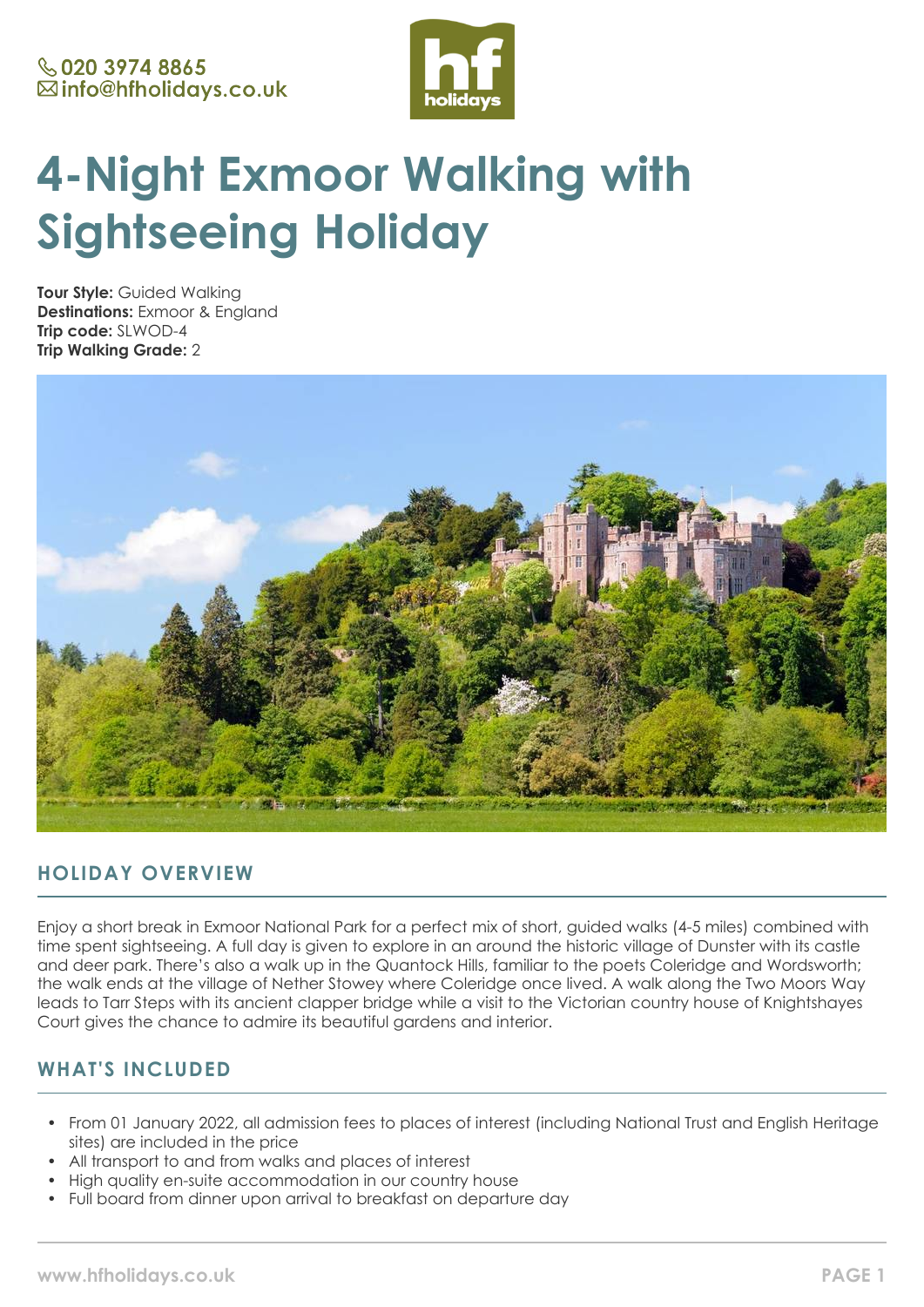• The services of an HF Holidays Leader

# **HOLIDAYS HIGHLIGHTS**

- Glimpse wild Exmoor ponies as you walk to the famous clapper bridge at Tarr Steps
- Visit historic Dunster and its impressive castle
- Walk in the footsteps of Coleridge & Wordsworth
- Visit Victorian Knightshayes Court with its impressive gardens

# **TRIP SUITABILITY**

This trip is graded Activity Level 2. Walks are up to 5 miles (7.5km) with up to 950 feet (300m) of ascent. There are occasionally rough paths.

## **ITINERARY**

# **Day 1: Arrival Day**

You're welcome to check in from 4pm onwards.

Enjoy a complimentary Afternoon Tea on arrival.

# **Day 2: The Quantocks And Coleridge Cottage**

**Distance**: 5 miles (8km)

**Ascent**: 500 feet (160m)

**Descent**: 1350 feet (420m)

**In Summary**: From high on the Quantock Hills we're treated to fantastic views and glorious scenery as we walk in the footsteps of the poets - Coleridge and Wordsworth. Our route takes us through the landscapes that inspired them and down to Coleridge's home at Nether Stowey - Coleridge Cottage.

## **Day 3: Historic Dunster**

**Distance:** 5 miles (7.5km)

**Ascent:** 950 feet (300m)

**In Summary:** Today's walk gives us the whole day to explore historic Dunster and the beautiful countryside surrounding it. We enjoy a circular route taking us through Dunster's deer park and on a circuit passing below Bats Castle and Withycombe Gate, returning to Dunster giving us plenty of time to discover the history and charm of this medieval wool town. Options include visiting Dunster's impressive castle, the Yarn Market, St Peter's Church, the Doll Museum and a working water mill; or stretching your legs further with a woodland walk before treating yourself to a visit to one of the many tea shops.

# **Day 4: Tarr Steps And Knightshayes**

**Distance:** 4½ miles (7.5km)

**Ascent:** 750 feet (220m)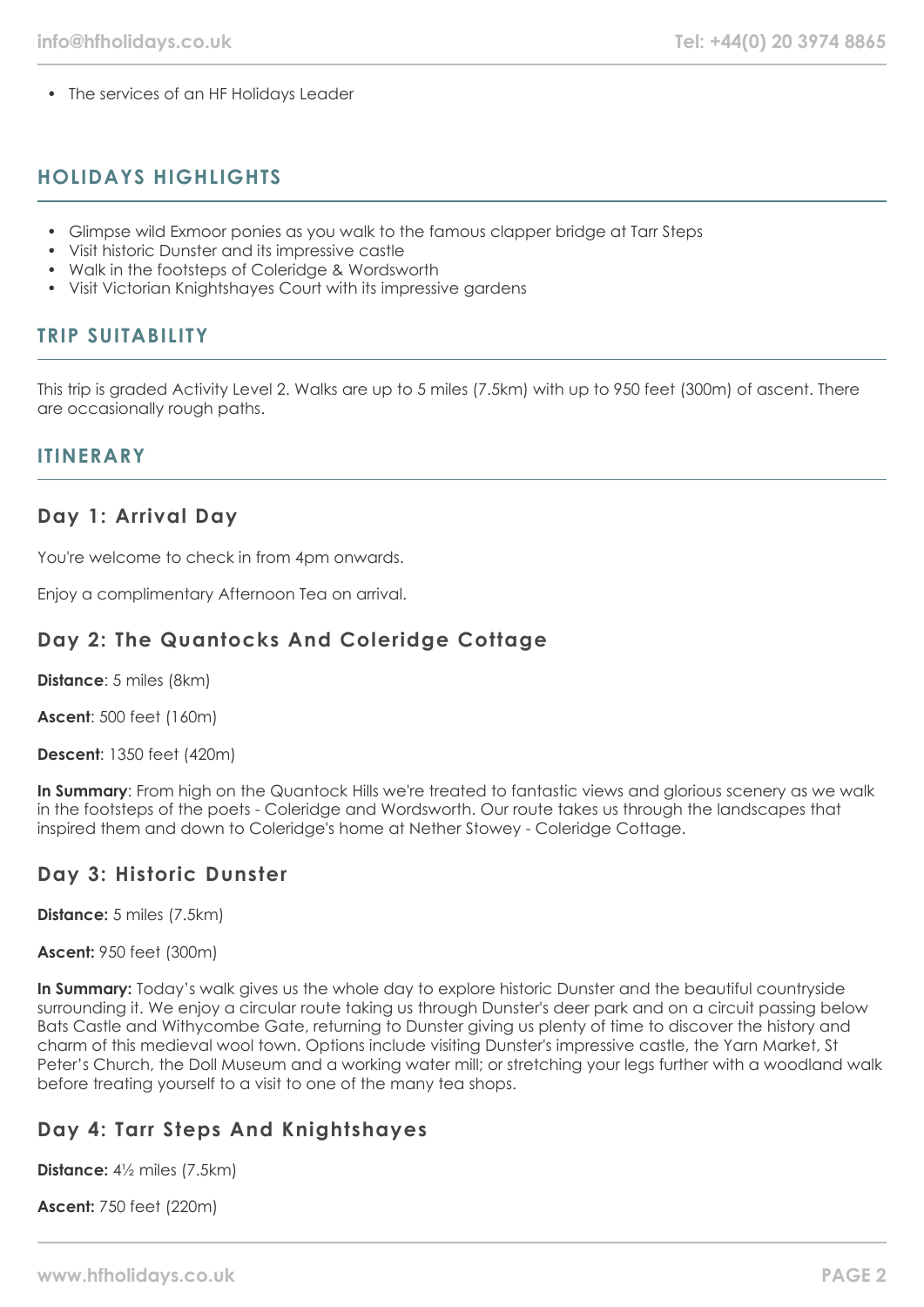In Summary: From Withypool we follow the Two Moors Way and the River Barle, passing through the nature reserve and to the much-photographed clapper bridge at Tarr Steps. In the afternoon we visit the William Burges Victorian masterpiece of Knightshayes Court. Owned by the National Trust, this unique country house is set in an impressive estate. We've time to explore the house, its beautiful gardens and parkland.

# **Day 5: Departure Day**

Enjoy a leisurely breakfast before making your way home.

# **ACCOMMODATION**

# **Holnicote House**

Lying near the attractive village of Selworthy, in the heart of the Exmoor National Park, historic Holnicote House stands within a series of peaceful gardens with spreading lawns. Once the centrepiece of an extensive 12,500 acre estate, the charming and characterful house was gifted to the National Trust in 1944. Since then it has been reimagined as a walkers' retreat, with wonderful access to the countryside. As well as 32 delightful bedrooms, there are two comfortable lounges and a sociable bar. The landscaped gardens are still part of the wider Holnicote Estate and provide a wonderful area to wander. Outside the house, explore wild Exmoor, walk in the Quantocks, climb Dunkery Beacon and stroll on the Somerset Coast Path with the opportunity to walk in the footsteps of Samuel Taylor Coleridge, drop in Dunster Castle, ride a Victorian cliff railway and watch for wildlife including the majestic red stags. Unfortunately our pool at Holnicote House will be closed for the duration of 2022 due to extensive maintenance requirements.

# **Country House Accommodation**

### **Accommodation Info**

# **Need To Know**

We appreciate that COVID-19 continues to impact the nations. The English, Scottish and Welsh governments are not always in sync, so measures in our country houses may vary between the nations. We thank all quests for adhering to the measures we have introduced to keep our guests, leaders and team members safe.

You can see our latest FAQs and guarantees at <https://www.hfholidays.co.uk/coronavirus-travel-advice>

#### **Ventilation, Physical Distancing Measures and Group Sizes around the Houses**

We will keep our public areas well ventilated; for your comfort you might want to pack an extra layer to keep you comfortable.

With the relaxation of physical distancing, we will be allowing larger groups to dine and relax in the bar together.

Hand sanitiser stations will be made available in frequently used public areas for guests and staff use. It is advisable to bring additional hand sanitiser for whilst you are out walking.

We always follow the latest regional government advice, but our one recommendation is don't forget your face mask! There is no requirement to wear a face covering in communal areas, but you may of course choose to. Some places throughout the UK may still require you to wear a mask even if the government legislation does not. With this in mind we suggest you bring a personal supply of face coverings for the duration of your stay.

#### **Servicing Bedrooms:**

At this stage we are not reintroducing our daily room servicing. Extra tea, coffee, milk, towels and toiletries will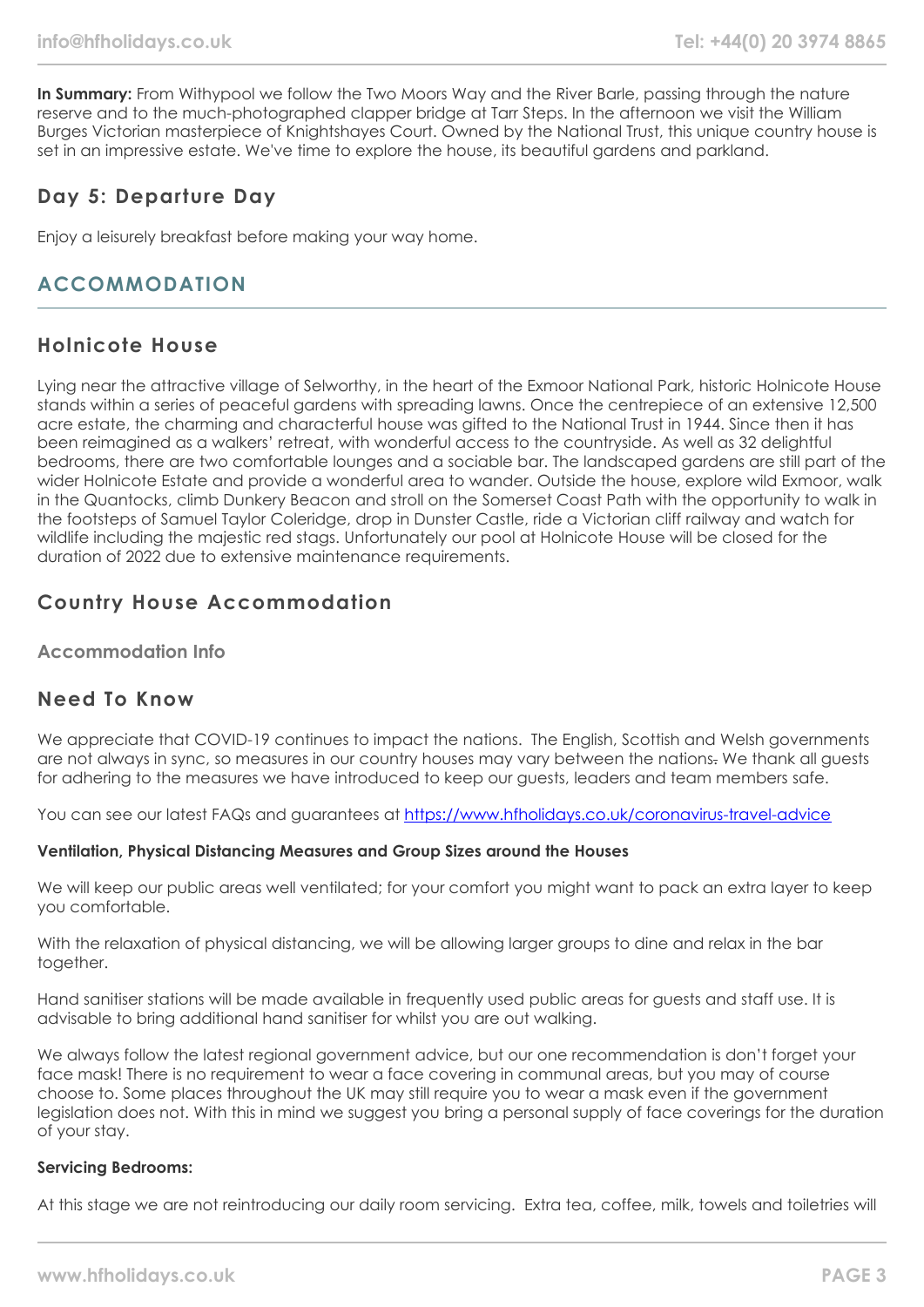be available on request from our team. Bins can be left outside your door for emptying.

#### **COVID-19 Symptoms or Cases**

If a guest has symptoms of COVID-19 then they should inform the house team and immediately self-isolate to minimise any risk of transmission and make arrangements to request a COVID test. If a guest receives a positive test result, they should return home if they reasonably can. They should where possible use private transport but only drive themselves if they can do so safely. If a guest cannot reasonably return home, they should discuss their circumstances with the House Manager. Additional charges may be levied if a guest needs to self-isolate for longer than their planned holiday.

#### **What can you do to help keep everyone safe?**

- Wear a face mask/covering where required and please bring plenty of face coverings for the duration of your stay
- Carry/use hand sanitiser
- Wash your hands frequently with soap and water when possible
- Cover your mouth and nose with a tissue or your sleeve when you cough or sneeze
- Avoid passing round objects such as cameras & phones
- If you are displaying symptoms of Coronavirus, please do not travel to an HF Holidays House

## **Rooms**

#### Tea & coffee-making facilities, TV, Hairdryer, Toiletries, Wi-Fi

Stay in one of the main building's bright, beautifully presented rooms or in the thatched cottages in the grounds, called Butlers and Guns respectively. With 32 bedrooms, Holnicote House has plenty of space and there's a range of Classic, Premium and Superior Rooms to choose from: the best rooms are on the first floor and decorated in keeping with the National Trust estate, with plenty of space and great views over the back garden, reaching out across Crawter Hill and Dunkery Hill, Somerset and Exmoor's highest point. Ask for numbers 1 or 4 to feel suitably special.

All 'Classic' rooms are ensuite and furnished to a high standard. There are also several 'Premium' and 'Superior' Rooms that are either larger or have a desirable view, a more luxurious mattress and larger television – upgrade your stay for just an extra £15-25 per person per night. You can choose a specific room for an extra £30 per room, subject to availability. Upgrade supplements still apply.

#### **Check in:**

Check in opens at **4pm** for all guests. Guests will be unable to access any of the Country House facilities, including leaving luggage before 4pm.

We are delighted to invite you to enjoy a complimentary Afternoon Tea on arrival. Relax and meet your fellow guests and leaders.

#### **Check out:**

Check out time: **10am**

Please note, you will need to settle your bill before departure and payment will only be possible by card. Gratuities and donations to the Pathway Fund can also be made by card.

## **Facilities**

Free Wi-Fi, boot room and drying room, attractive garden, multi-purpose activity room, lounge, library and board games to borrow

After a day walking on Exmoor or exploring the heath and moorland, come back to the house and its specially tailored walkers' facilities. Relax by sitting in the pretty gardens or challenge a fellow guest to a game of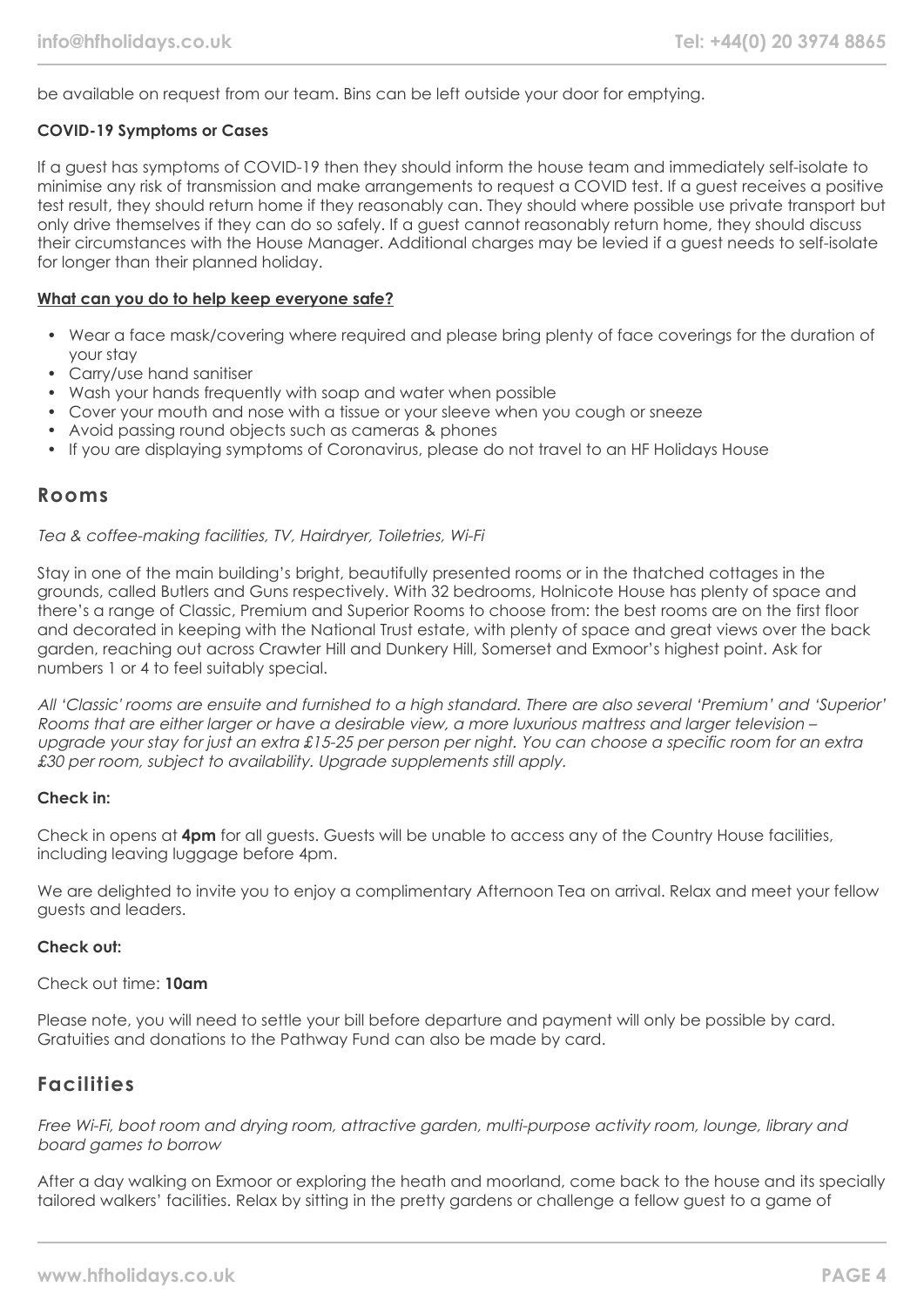croquet. For something equally relaxing, snag a comfy chair in one of the cosy lounges, borrow a book, join a game of cards or scour the countryside through the large telescope. Head to the bar before dinner for a drink and a chance to catch up with your companions, best enjoyed by the windows overlooking the estate. Please note, the large heated outdoor pool will be out of service during the 2022 season in order to allow for extensive repairs.

#### **Unfortunately our pool at Holnicote House will be closed for the duration of 2022 due to extensive maintenance requirements.**

#### **Welcome Information**

A Welcome Information Pack providing details about the Country House and your holiday will be available in each bedroom. This personal pack of information will detail what to expect during your stay in the house, the menu for the duration of your stay, dinner & picnic lunch order forms and the guest registration form for completion.

Our houses are locked at night-time and accessible with a door code which is available in the Welcome Pack. However, we also recommend making a note of the Duty Manager number on arrival, in case of an emergency or getting locked out.

#### **Evenings**

Join our team after dinner on Wednesday evenings to see if you've got the knowledge to triumph in the HF Big Pub Quiz! There will also be another evening of entertainment at the beginning of the week which will vary depending on the house you are visiting.

If there are leaders resident, they will be available to chat to guests about self-guided walks. You can borrow walking route notes and maps from our Discovery Point.

#### **Walks Talks – Guided Walking Information Briefings**

Self-Guided guests are always welcome to join our Guided Walking briefings to hear about the local conditions.

Our leaders will deliver a Guided Walking Information Briefing on each arrival day before and after dinner followed by a group Walks Talk to let guests know about the following day's walks. Walks Talks are usually before and after dinner prior to each walking day. The information is repeated so you can join whichever time suits you.

If you are undecided which walk to do, our leaders will be available in the bar or lounge to answer any questions you might have. Our website contains up-to-date information about the walks for each holiday.

Before you leave for your walk your leader will run through a short safety briefing for the day.

Each day, the latest weather forecast will be displayed for all guests to check to ensure appropriate clothing is worn for the walks.

Please note, if you decide to do your own walks, or you are on a self-guided walking holiday, you must complete an Independent Walker Card each day. These can be found near the Discovery Point in the house.

## **Food & Drink**

As at all our country houses, holidays are full board, from afternoon tea served as a welcome treat through that evening's meal to a hearty breakfast on the day of departure. Food at Holnicote House is varied with a strong emphasis on the use of seasonal British produce. Our experienced chefs create each dish using only the freshest ingredients and, when in season, use home grown herbs and vegetables taken from our own gardens to give a true taste of the local area.

Along with many hospitality business across the UK we are presently experiencing disruption to our food and drink supply chain. COVID continues to limit the ability of suppliers to deliver and the war in Ukraine (along with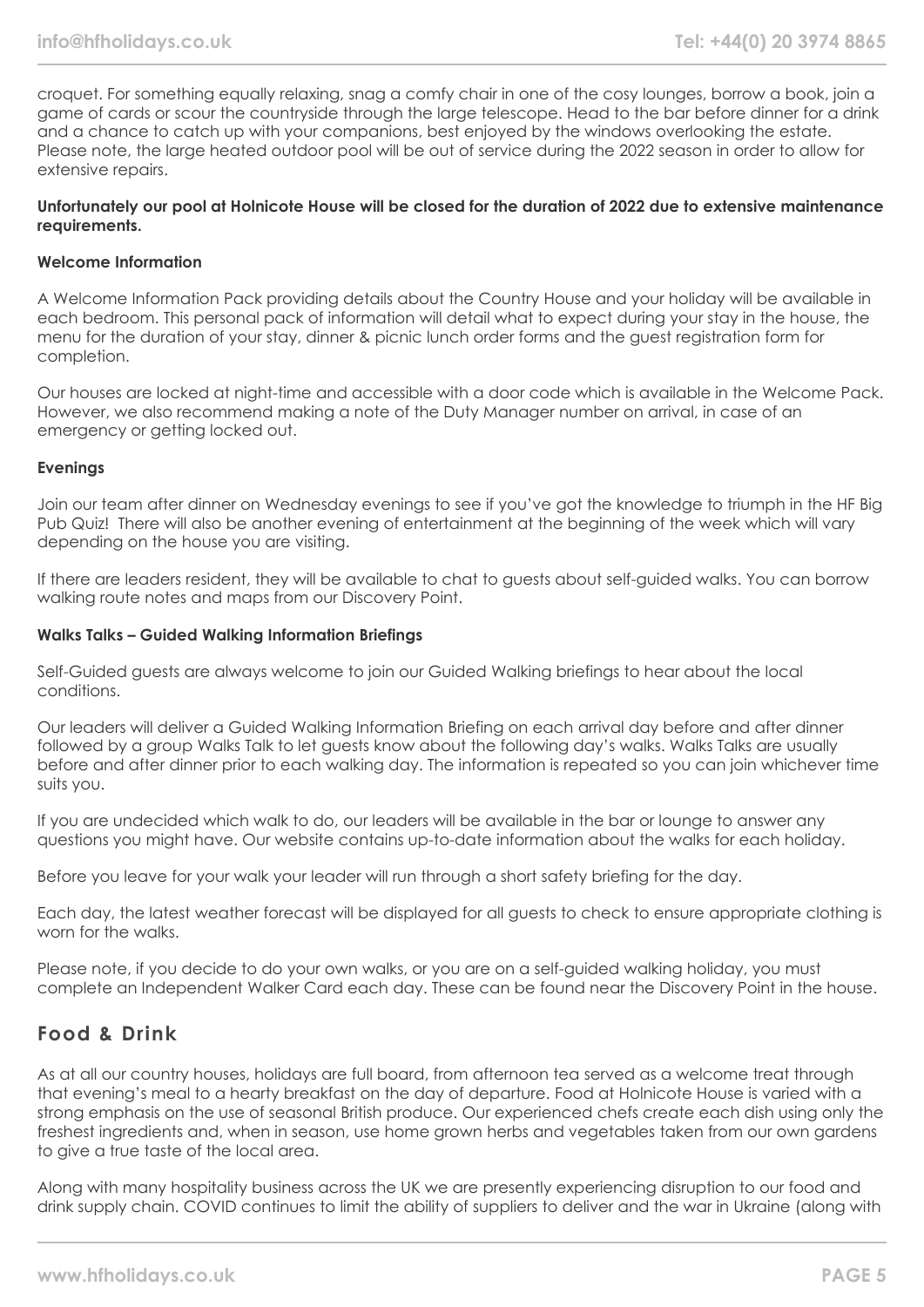several other global challenges) is impacting availability of many basic products. We are working hard to ensure that these challenges do not negatively impact your holiday but ask for your understanding should we need to make last minute changes to dishes or menus.

# **Accessibility**

For accessibility and assistance information, please contact our expert team on [020 3974 8865](tel:02039748865) or view the accessibility information online for [Holnicote House](https://www.hfholidays.co.uk/images/Documents/accessibility_statements/holnicote-house---accessibility-information---update-mar-2021.pdf)

# **TRAVEL DETAILS**

Our address is: Holnicote House, Selworthy, Minehead, Somerset TA24 8TJ Tel: [01643 862013](tel:01643862013)

# **By Train:**

The nearest railway station to Holnicote House is at Taunton. For train times and route planning by train visit [www.nationalrail.co.uk](https://www.nationalrail.co.uk/) or phone [03457 48 49 50.](tel:03457484950)

## **By Taxi:**

The 30-mile journey from Taunton railway station takes approximately 55 minutes. You can pre-book a taxi from our recommended taxi company, Bossington Private Hire. As a guide price, it costs £56 per 4-seat taxi (2022 prices). A shared taxi will be arranged wherever possible. Please pre-book your taxi at least 7 days in advance by contacting:

Bossington Private Hire\* Tel: [+44 \(0\) 7971 044871](tel:07971044871) Email: [inbossington@gmail.com](mailto:mail:inbossington@gmail.com)

The return taxi journey can be arranged on your behalf by the Holnicote House Manager. \*Bossington Private Hire is not owned or managed by HF Holidays

## **By Bus:**

The number 28 bus operates between Taunton station and Minehead. The journey takes around 1½ hours. At Minehead change for the number 10 bus that will take you to the Selworthy turn (which is at the end of Holnicote House drive). A 2-minute walk along the drive will bring you to the house. Alternatively, pre-book a taxi from Minehead; the 6-mile journey will cost you approx.. £10 for a 4-seat taxi from our recommended taxi provider (see above). For bus times see [www.traveline.info](https://www.traveline.info/)

## **By Car:**

From Bridgwater take the A39 though the southern outskirts of Minehead towards Porlock. Holnicote House is on the left about 4½ miles out of Minehead, and about ¾ mile after the signpost to Luccombe (do not follow the signs to Selworthy). After the Selworthy Village sign look out for our sign 500 yards further on, on the left. Free car parking is available in the grounds.

## **Travelling From Overseas**

For most guests, travelling to London Heathrow airport is the most convenient option.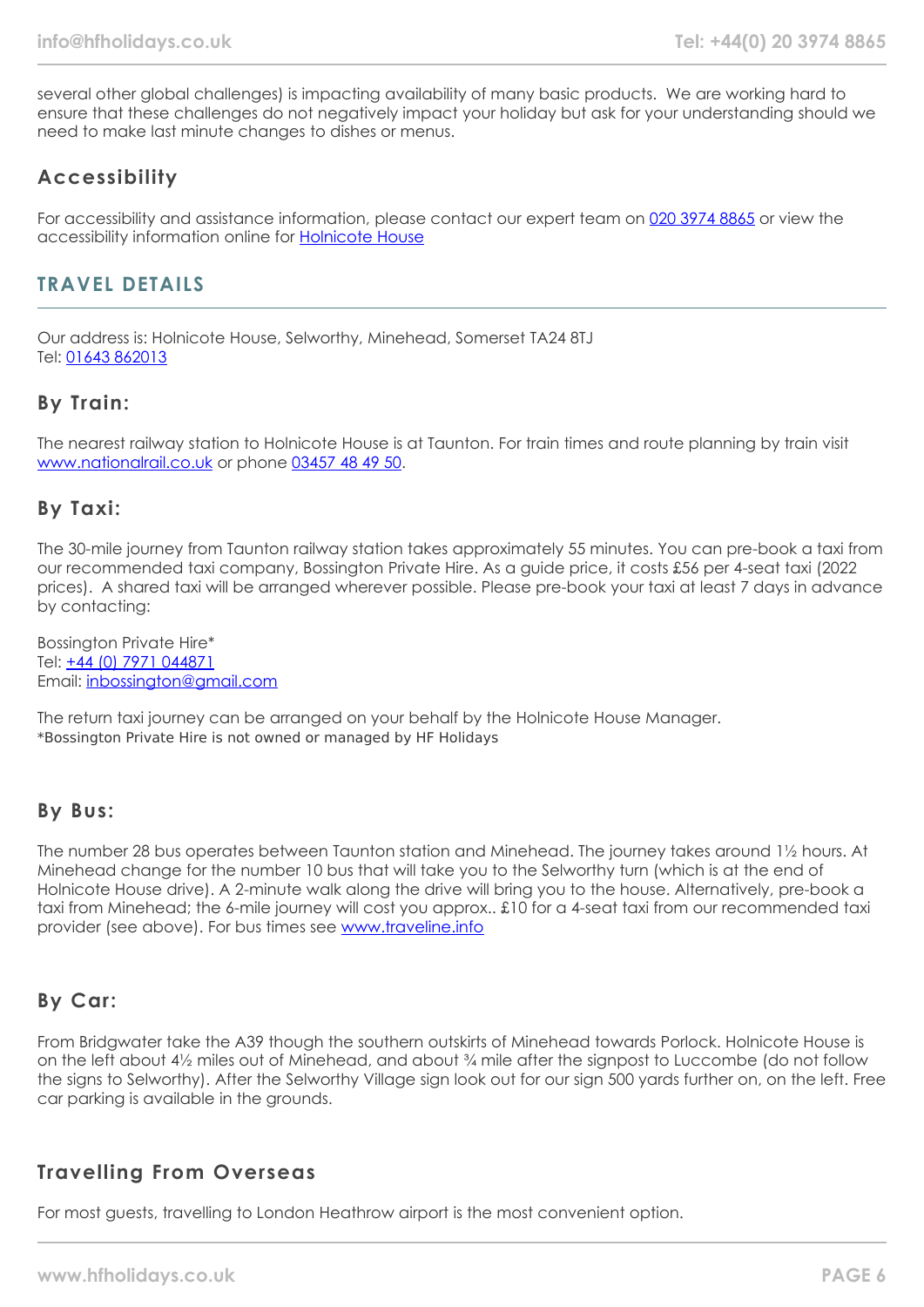From Heathrow first take the train to London Paddington station. From here there are direct trains to Taunton. Its a relatively straightforward journey - allow 2½ hours. See [www.nationalrail.co.uk](https://www.nationalrail.co.uk/) for train times.

Bristol Airport may also be convenient for some guests. Take the bus and train to Taunton.

From Taunton you can travel on to Selworthy by bus or taxi (see above).

# **LOCAL AREA**

During your stay at Holnicote House you may enjoy visiting the following places of interest, either in your free time, on your journey to and from Selworthy or if you are on a self-guided holiday:

## **Selworthy Village**

Less than a mile from Holnicote House is [Selworthy village](https://www.visit-exmoor.co.uk/point-of-interest/selworthy). At first glance the thatched cottages seem typical of many ancient settlements in this area. However, Selworthy is not as old as it looks, having been rebuilt in 1828 by Sir Thomas Acland. Sir Thomas was a philanthropist and designed the 'model' village himself to provide housing for the aged and infirm of the estate. He used traditional designs and materials to create a deliberately old-fashioned village.

## **West Somerset Railway**

The [West Somerset Railway](https://www.west-somerset-railway.co.uk/) is Britain's longest steam railway with a line which goes from Minehead to Bishops Lydyard. Now lovingly restored by volunteers, the line recreates a classic Great Western Railway branch line with steam trains operating daily from April to October. Minehead station is 10 minutes' drive from Selworthy, or can be reached on the number 300 bus.

## **Dunster Castle**

An historic castle transformed into a comfortable stately home for the Luttrell family. Some highlights include the 'modern' 1950s kitchen and the snooker room. [Dunster Castle](https://www.nationaltrust.org.uk/dunster-castle-and-watermill) sits in extensive gardens, complete with its working watermill. The adjacent town of Dunster is full of character and also well worth a visit.

## **Lynton & Lynmouth**

The quaint Victorian town of [Lynton](https://visitlyntonandlynmouth.com/) sits high on a hill, overlooking the coast and Lynmouth harbour. The two settlements are connected by the historic cliff railway. The short walk from Lynton to the [Valley of Rocks](https://www.visit-exmoor.co.uk/point-of-interest/valley-of-rocks) is highly recommended.

## **Coleridge Cottage**

The poet Samuel Taylor Coleridge (1772-1834) and his wife Sara lived in the village of Nether Stowey, about 45 minutes' drive from Selworthy, from 1796 to 1799. In 1909 [Coleridge Cottage](https://www.nationaltrust.org.uk/coleridge-cottage) was acquired by the National Trust, and later restored and opened to the public.

## **Hestercombe Gardens**

[Hestercombe Gardens,](https://www.hestercombe.com/) around an hour's drive away near Taunton, were constructed in three periods - a landscape garden from the 1750s, a Victorian terrace and shrubbery from the 1870s, and Edwardian gardens of 1904-1908 designed by Sir Edwin Lutyens and Gertrude Jekyll.

## **Arlington Court**

[Arlington Court,](https://www.nationaltrust.org.uk/arlington-court-and-the-national-trust-carriage-museum) about an hour's drive away near Barnstaple, is a fine Regency house set in an extensive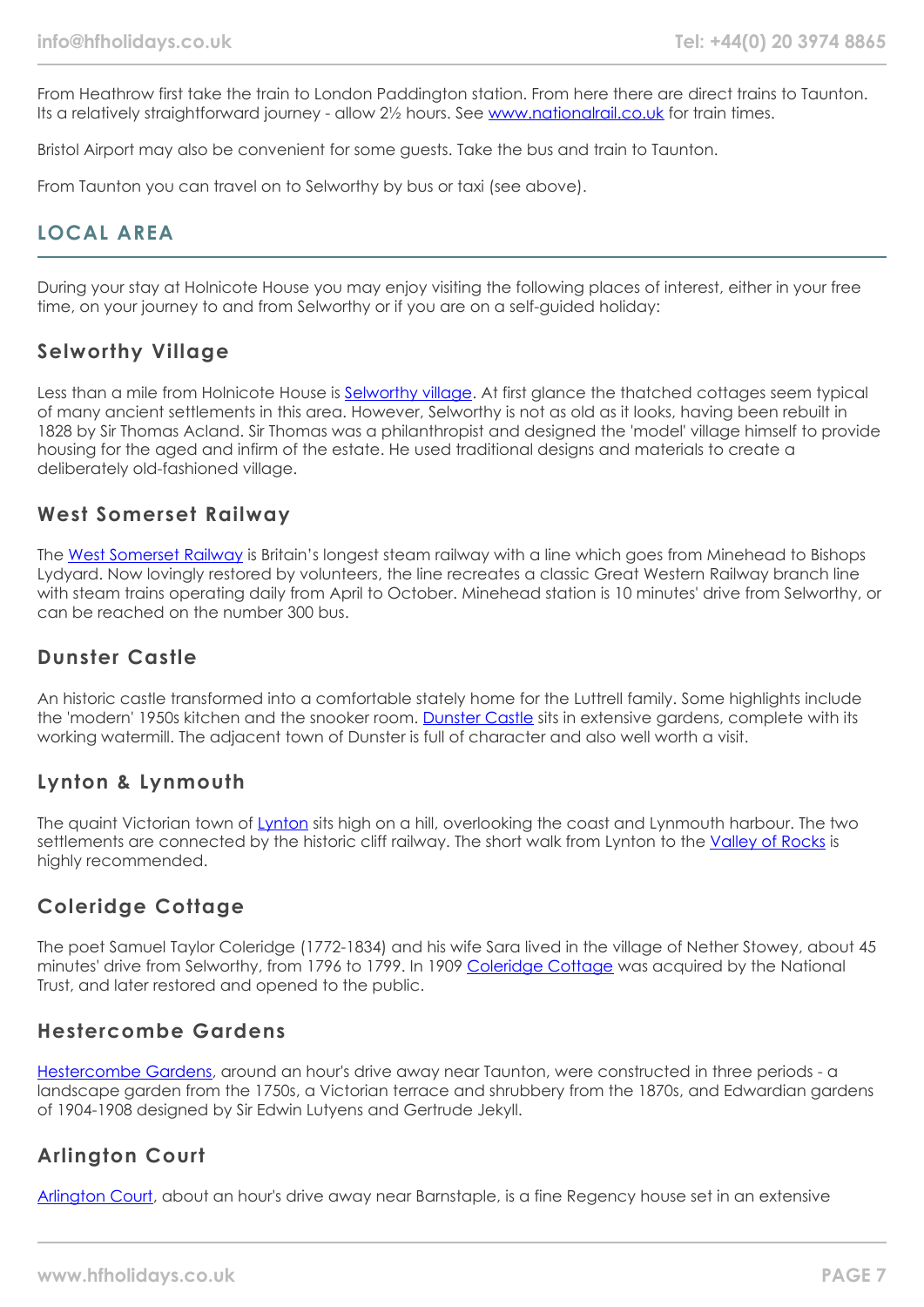estate. The grounds include a formal Victorian garden whilst the stables house the National Trust's carriage collection of over fifty horse-drawn vehicles.

# **USEFUL HOLIDAY INFORMATION**

# **Essential Information**

"There's no such thing as bad weather, just the wrong type of clothing!" goes the adage. Come prepared for all eventualities and you'll walk in comfort as well as safety. Britain's famous for its changeable weather, so here's our advice on what to wear and bring.

### **Essentials**

- Waterproof walking boots providing ankle support and good grip.
- A waterproof jacket and over-trousers
- Gloves and a warm hat (it can be chilly at any time of the year)
- Rucksack
- Water bottle (at least 1 litre capacity)
- A small torch (everywhere in winter, year round in mountains)
- Sun hat and sunscreen Denim jeans and waterproof capes are not suitable on any walks.

### **Recommended**

- Several layers of clothing, which can be added or removed
- Specialist walking socks to avoid blisters.
- A first aid kit inc plasters– your leader's first aid kit doesn't contain any medication
- Sit mat (insulated pad to sit on when you stop for a break)

#### **You Might Also Want**

- Walking poles, particularly useful for descents.
- Insect repellent
- Flask for hot drinks
- Rigid lunch box
- Gaiters
- Blister kit (eg Compeed) just in case
- Waterproof rucksack liner

# **Safety On Your Holiday**

Walks may be changed for safety reasons and are subject to a maximum and minimum number of guests.

Leaders always consider the safety of the group as a whole, and may need to alter or curtail the walk if the conditions dictate. Your leader may refuse to accept a guest while clothing, equipment or behaviour is unsuitable. In the event of a problem all leaders carry a mobile phone, first aid kit, group shelter, spare maps and a compass.

**Please note:** If you choose to leave the group your leader is no longer responsible for you.

If you have a particular health condition or disability please put this on your guest registration form. This information will be confidential to your leaders and the house manager, but leaders do need to take account of any issues when planning walks. Please carry a copy of these trip notes with you, or note down the contact phone number for your accommodation (details in the travel section) should you need them in case of emergency.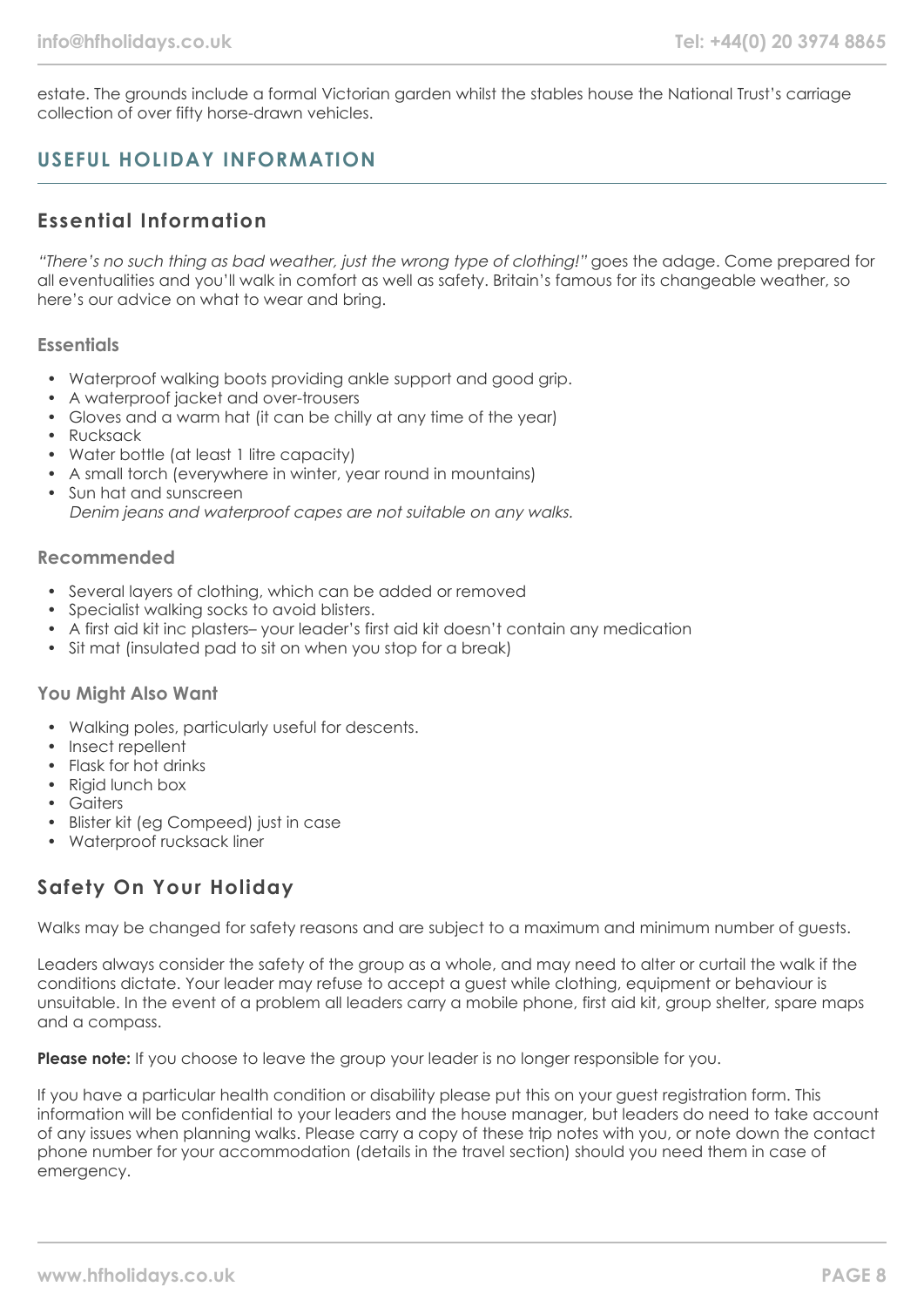# **HOW TO BOOK**

When you're ready to book, you can choose to **book online** or book **over the phone**. Our website offers secure online booking for our holidays, is available 24/7, and offers more in-depth information about all our holidays. If you prefer to call us, our experienced and knowledgeable team are available to answer any specific questions you have and can offer guidance as to which holiday is best suited to your needs.

Our office is open: Monday to Friday: 9am – 5.30pm, Saturday: 9am – 1pm, Sunday & Bank Holiday Monday: closed

#### **PAYING YOUR DEPOSIT**

To secure the holiday of your choice, you will need to pay a deposit: UK & European Holidays: £150 per person and Worldwide Holidays: £250 per person. You can pay your deposit by debit or credit card with no additional card fees charged or make an online BACS payment directly into HF's bank account, please see details under BACS payments. You can also pay your deposit by cheque within seven days of booking. Cheques should be made payable to 'HF Holidays Ltd' with your booking reference / Order ID on the back.

#### **NON-MEMBER FEE**

Non-members can join our holidays by paying a Non-Member's fee of £30 per person per holiday. Alternatively, full membership is available from £100 – visit hfholidays.co.uk/membership for details.

#### **BACS PAYMENTS**

Please quote your booking reference / Order ID when you make your payment online: Bank Name: National Westminster Bank, Account Name: HF Holidays Limited, Account Number: 48904805, Sort Code: 60-00-01, IBAN: GB90NWBK60000148904805

Once we have received your booking and deposit, we will send a confirmation invoice to the lead name. Please check this carefully. For bookings 'with flights' it is essential that the names on your booking confirmation invoice match those on your passport for bookings overseas. Please advise us immediately of any errors. Any name changes after the balance of your holiday has been paid will be subject to a fee levied by the airline.

#### **MANAGE MY BOOKINGS**

Payments can also be made through the [Manage My Booking](https://www.hfholidays.co.uk/about-us/bookings/my-booking) function on our website. Click on the link at the top of our homepage. This is available to all customers who provide an email address at the time of booking.

#### **YOUR FINAL BALANCE**

Your final balance payment is due 6 weeks before departure if you are staying in an HF Holidays UK country house, 8 weeks before departure if you are travelling on one of our holidays in Europe and 10 weeks before departure if you are on a Guided Trail staying in one of our partner hotels or are travelling on a Worldwide holiday. As with paying your deposit, you can pay your final balance by debit or credit card, make an online BACS payment directly into HF's bank account or pay by cheque.

#### **TRAVEL INSURANCE**

Travel insurance is an important part of any booking and essential for one of our holidays. HF Holidays works with specialist. Insurance Brokers Campbell Irvine Direct. For more information or to obtain a quote call them on [01702 427 236](tel:01702427236) or visit [hfholidays.co.uk/insurance](https://www.hfholidays.co.uk/about-us/bookings/insurance)

#### **PEACE OF MIND**

#### **ATOL:**

The air holidays and flights in this brochure are ATOL-protected, since we hold an Air Travel Organiser's Licence